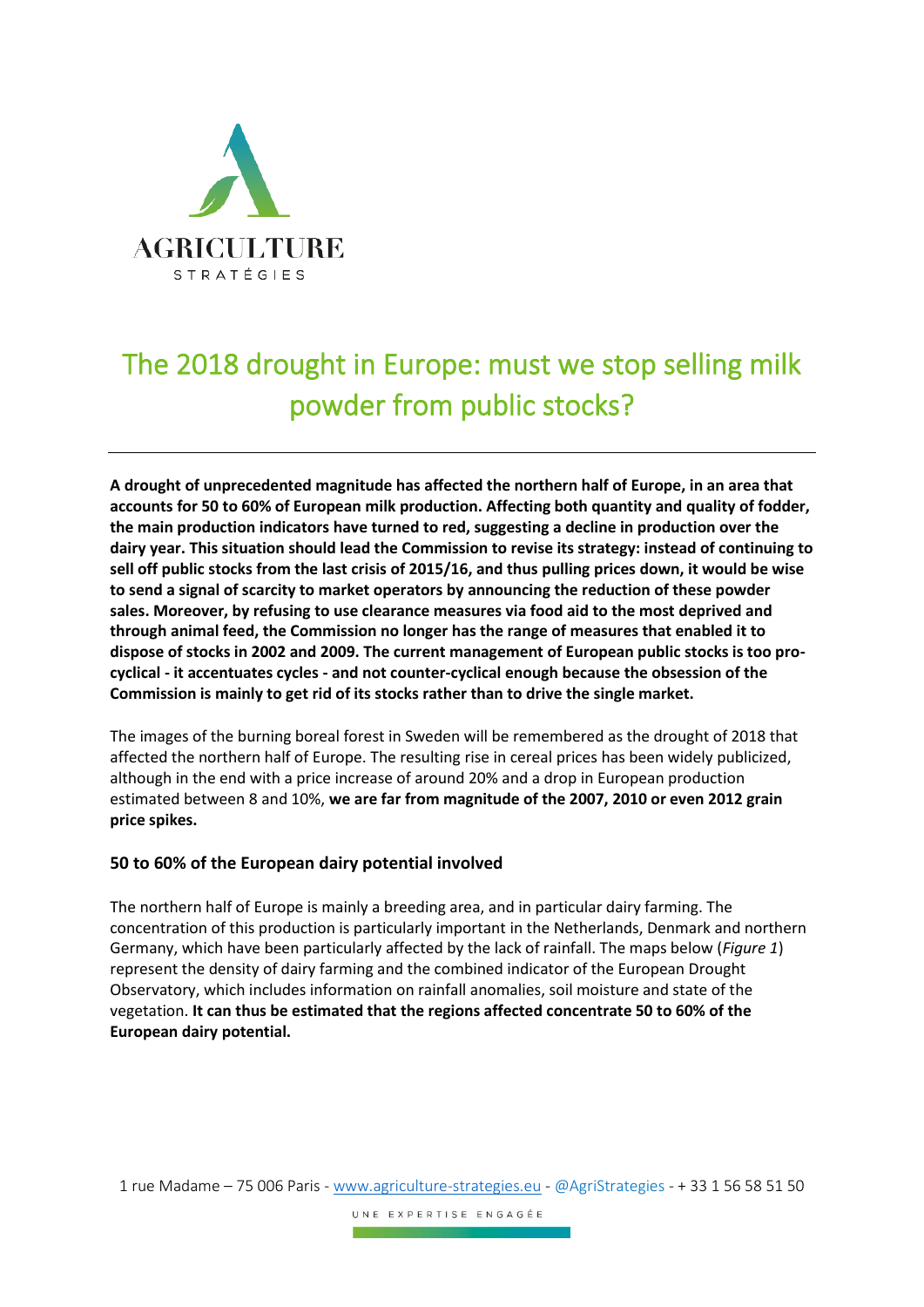

## **Figure 1 : Comparative maps of drought affected regions and distribution of milk production in Europe**

Unlike cereals, where production is directly impacted by a climatic hazard and assessable at harvest, **the impact on dairy farming will be postponed as long as the mobilization of forage stocks can compensate for the consequences of the drought**. However, production potential will still be affected as farmers seek to decapitalize part of their livestock to optimize the use of self-produced forage and limit external purchases that have become more expensive.

## **Slaughter increases and collection decreases**

Therefore, establishing production forecasts is uncertain in dairy production, as production is continuous throughout the year and depends directly on livestock producers' adaptation strategies, which change in particular according to prices. However, it is clear that for the time being (*Figure 2*) **there is no upward movement on milk prices which could offset the rise in production costs resulting from the purchase of fodder.**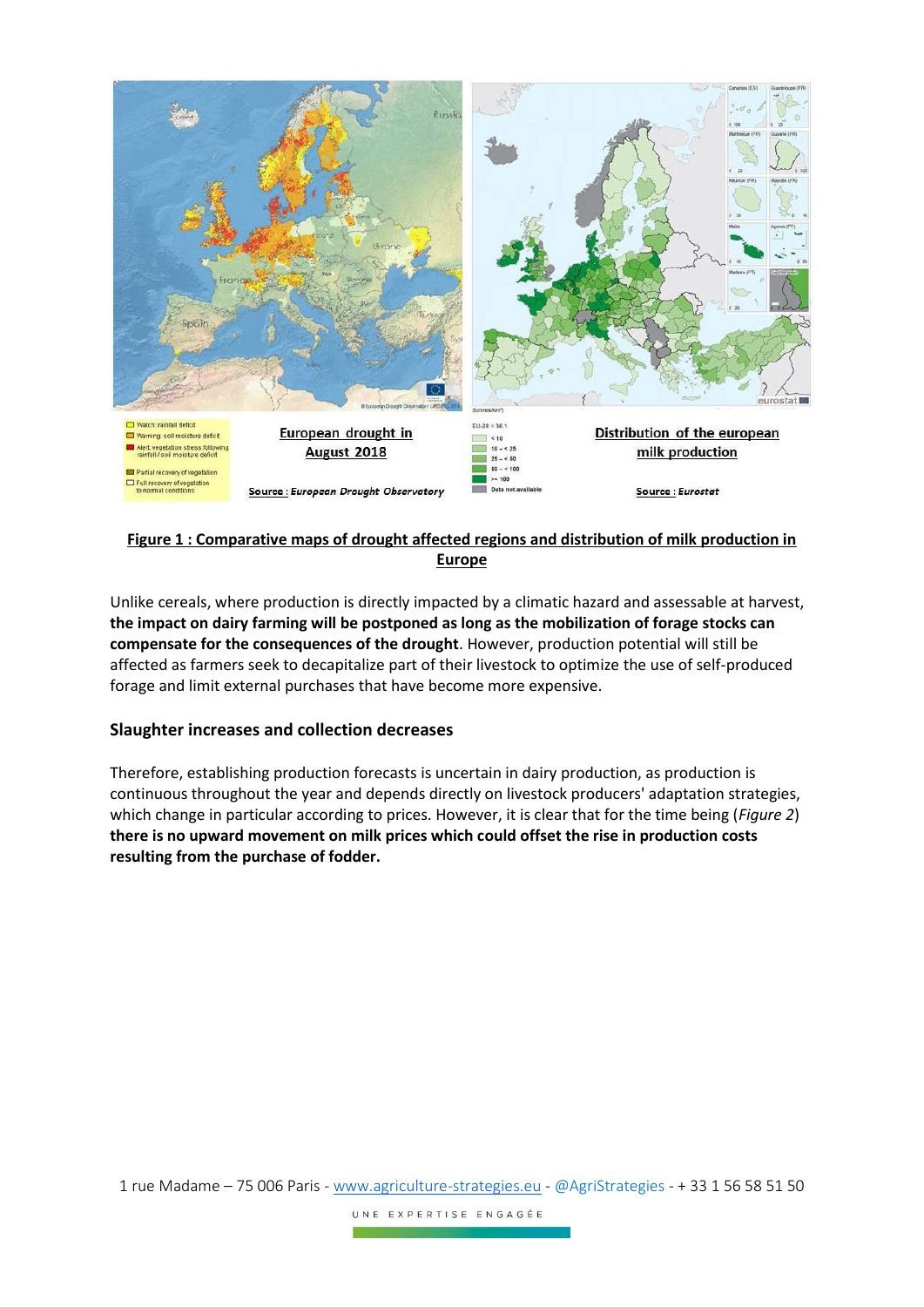

#### **Figure 2: Comparison of the price of milk and skim milk powder in Europe**

It is therefore quite logical to observe, since the beginning of the summer, an **increase in dairy cow slaughter from 5% to 17% depending on the countries concerned**, leading to a drop in already sensitive meat prices, with repercussions on the meat farmign sector<sup>1</sup>. After a spring where milk collection has been rising, **there have been significant monthly declines in the monthly collection of milk : 0.8% in Germany, 1.2% in the Netherlands, 2% in France and 3% in Ireland compared to last year.**

The coming months will undoubtedly confirm this, but it is hard to see how, after 4 years where prices have not covered production costs for dairy farmers, this downward trend in production could be curbed. **This is all the more likely that for the moment the average price of milk is still below its level from last year, under the pressure of the management of public stocks that the Commission is struggling to sell despite a price well below the level of intervention.**

## **And during that time, we are selling off the public stocks resulting from the 2015 crisis**

The prospects for reducing European milk production, the leading producer and the world's second largest exporter, should thus push the regulator of the Community's public stock, the European Commission, to question its strategy<sup>2</sup>. The graph below represents the volume of public stocks since the 2015/16 crisis. The sharp drop in milk powder prices triggered public intervention and the reopening of public storage to prevent prices from falling further. With stocks rising rapidly to 350 000 tonnes, well above the theoretical cap of 109 000 tonnes set in the 2013 CAP reform, the Commission having no other choice, even though it was initially refused, had to offer voluntary aid for the reduction of milk production in July 2016<sup>3</sup>. The very good participation of farmers in the program allowed prices to be raised and the use of public storage limited even though for some, greater responsiveness in mobilizing the aid measure would not have led to the accumulation of as many public stocks.

<sup>1</sup> rue Madame – 75 006 Paris - [www.agriculture-strategies.eu](http://www.agriculture-strategies.eu/) - @AgriStrategies - + 33 1 56 58 51 50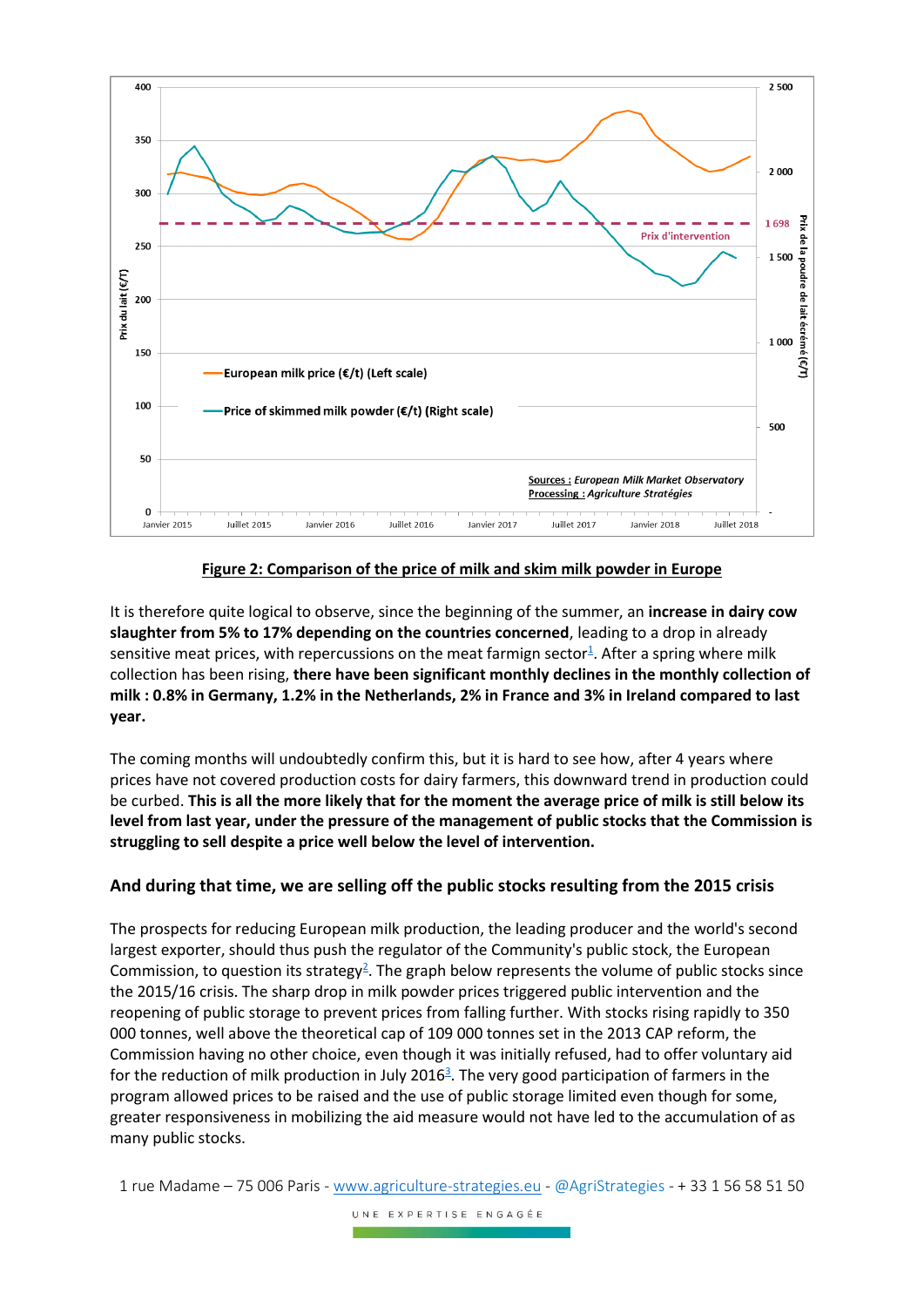

## **Figure 3: Evolution of stocks of skimmed milk powder held by the European Commission**

Be that as it may, the management of the stocks of powder thus constituted remained to be decided insofar as **the effect of a stock is never neutral on the formation of prices, even if in the present case the 350 000 tons represented only the equivalent of 2% of the annual milk production in Europe**. In addition, it has also been established that the **low price of the powder has led manufacturers to produce less butter, which has led to an unprecedented divergence between the prices of butter and powder<sup>4</sup> .**

#### **A strategy to dispose of stocks only based on calls for tender**

Therefore, since April 2017, the European Commission has offered to sell its stocks of milk powder via a tendering system which in principle offers the regulator the possibility of selling at a price lower than the intervention price in order to get rid of stocks faster (*Figure 4*). **Until December 2017, this procedure did not result in any sales, which led several professional organizations and Member States to unsuccessfully suggest to the Commission to use other disposal measures, and in particular animal feed.**

It was therefore necessary to **wait until January 2018 for the first tenders to take place**. From this date until September 2018, **this procedure has made it possible to empty a little more than a third of the stocks, ie 142,500 tons out of 378,000 tons, at price levels between 1,000 and 1230 euros per ton, well below the European intervention price of 1698 € / t, which is supposed to be the minimum for the European market**. Sure, milk powder can not be kept very long and stocks lose their value. However, this differential is important and leads to questioning given the effect it has on market prices. In fact, the price displayed for auctions has an even stronger influence on the formation of market prices since there is no real transparency on these transactions and quotations are constructed on the basis of the declarations of economical actors.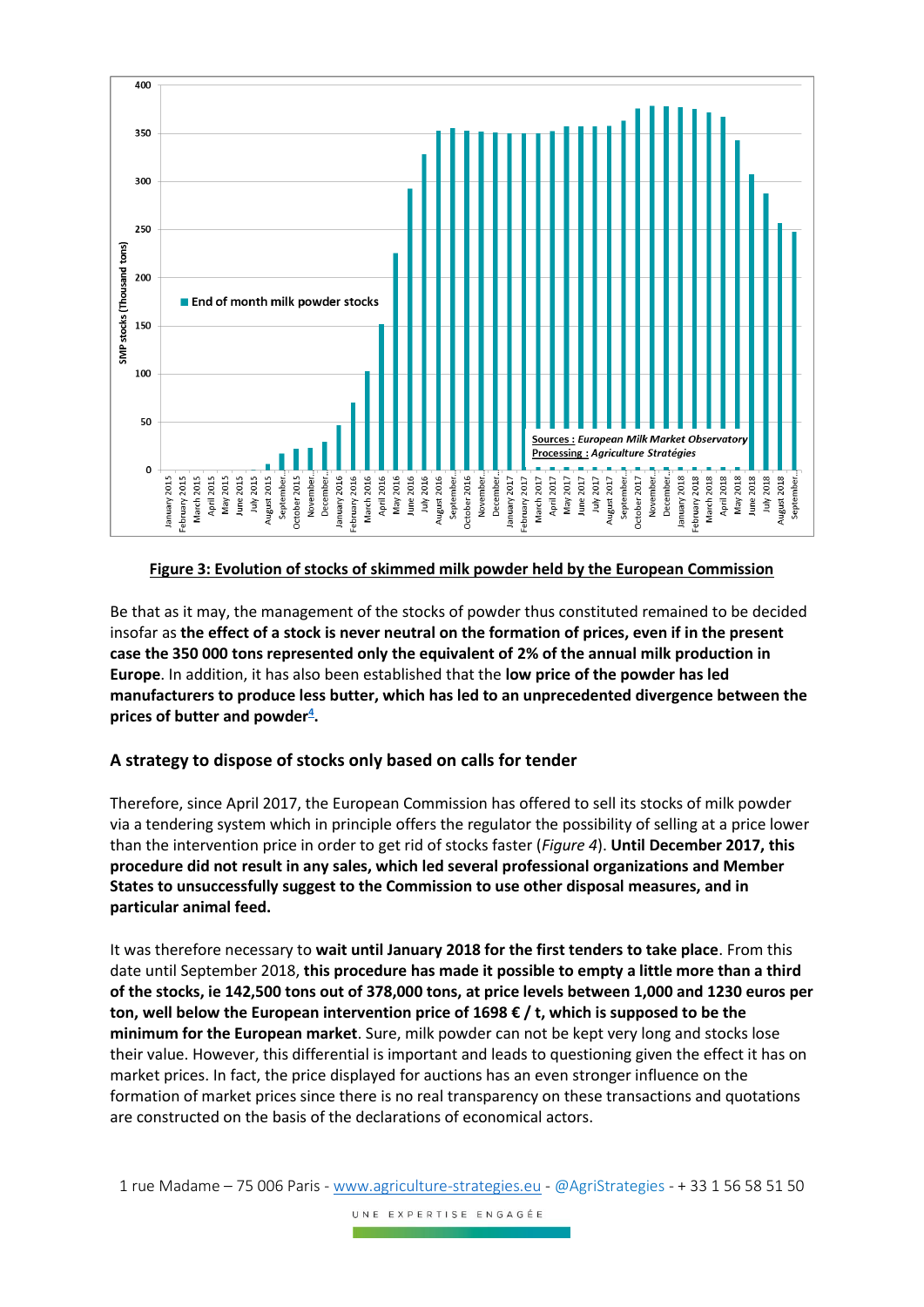

#### **Figure 4: History of sales of skimmed milk powder stocks by the European Commission**

At this price level, we could have expected more powder to be sold. The auctions in April and May were encouraging and allowed for a rapid stock resorption, which would have validated the Commission's strategy. The result of the auction of September, when only 8 983 tons were sold, is therefore partially counteracting the Commission's strategy: **while the production indicators are looking bad under the effect of drought, potential buyers seem to want to continue to take advantage of the deflationary effect of public stocks rather than anticipating the exit from the bottom of the cycle.**

#### **After 2002 and 2009, a range of instruments were available to empty stocks**

At this point, it also seems interesting to consider the precedents. Figure 5 shows the main variables involved following the triggering of public storage in 2002 and again in 2009, as well as the timing and type of measures to empty the stocks.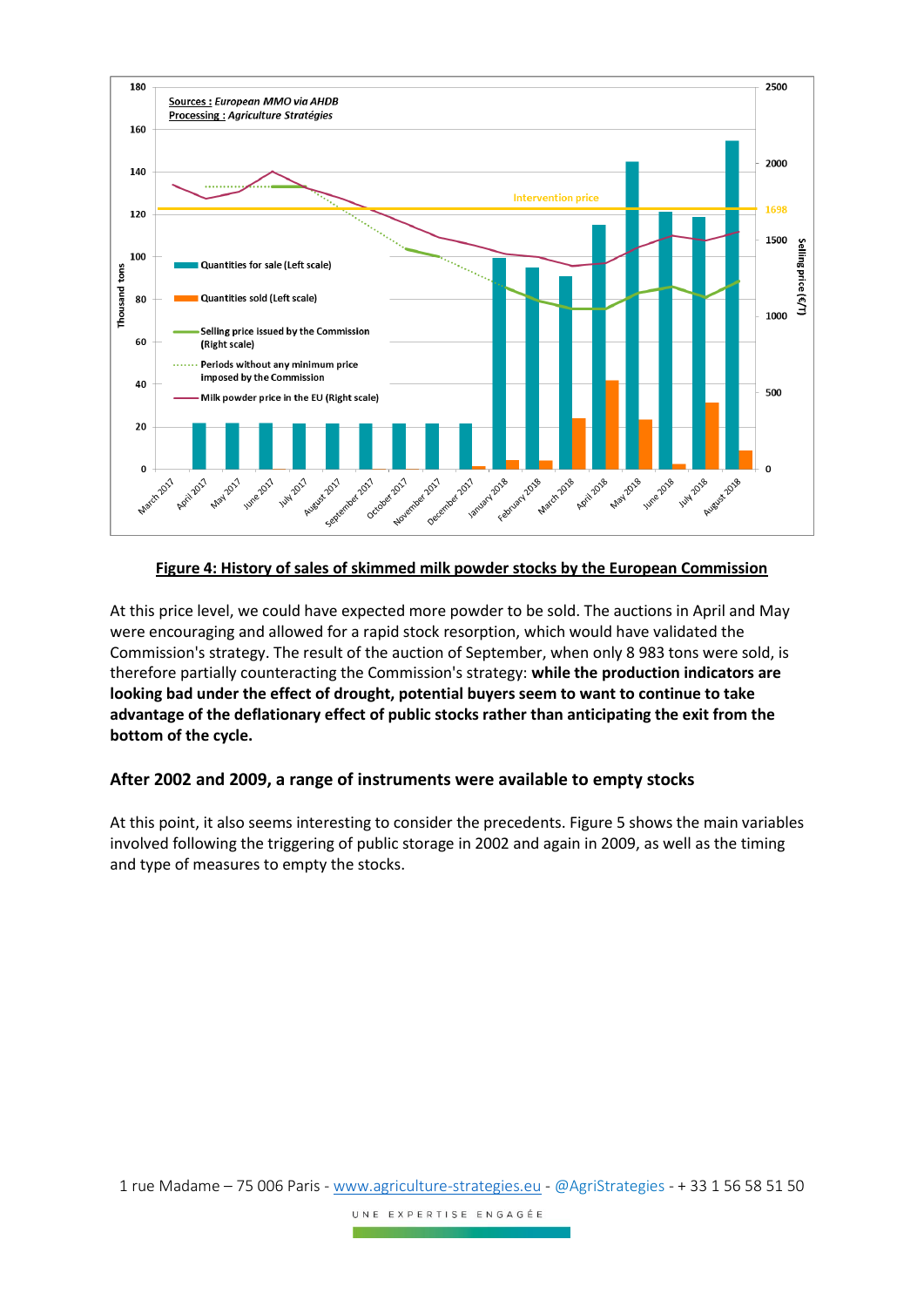

In addition to the calls for tender, the Commission mobilized the food aid program for the most deprived and the animal feed subsidies to sell the stocks. From 2010 to 2012, it was in particular through the assistance program for the most deprived that 75% of stocks had been sold and only 19% via tenders. **In view of the price behavior in this period, it is questionable whether tenders, especially by auction at prices below the intervention price, do not have a procyclical effect by pushing prices down.**

Conversely, the price spikes of 2007 and 2013 occurred in a context where powder stocks were nil. Given the well-known mechanics in agriculture that want the excesses of the prices of one day to make crises of overproduction of the next day, one can also think that the exit of the stocks resulting from the preceding crisis also has a direct repercussion on the next, especially since there are no more milk quotas.

#### **In conclusion**

Therefore, in the light of all the elements presented here, **it appears that the Commission's strategy** of only using the tender tool to empty powder stocks, even if it means temporarily pushing down selling prices, **faces anticipation errors and / or the interest of major buyers that is not to allow a rise in these prices.** At this rate it would take at least 2 more years to sell the public stocks resulting from the crisis generated in 2015 by a failed exit from the quota system.

**The drought of 2018's summer entices the regulator of public stocks to question its strategy**: either the Commission continues to sell off stocks until the last ton at the risk of causing a price increase later and therefore more abrupt; or it sends a signal of scarcity to the market operators to order them to increase their own stocks, which will increase prices earlier but in a lower proportion than in the previous case.

Dairy markets, like all agricultural markets, are not as efficient as economic theory would have it. **Maintaining the integrity of the Single market requires the Commission to come out of a binary**